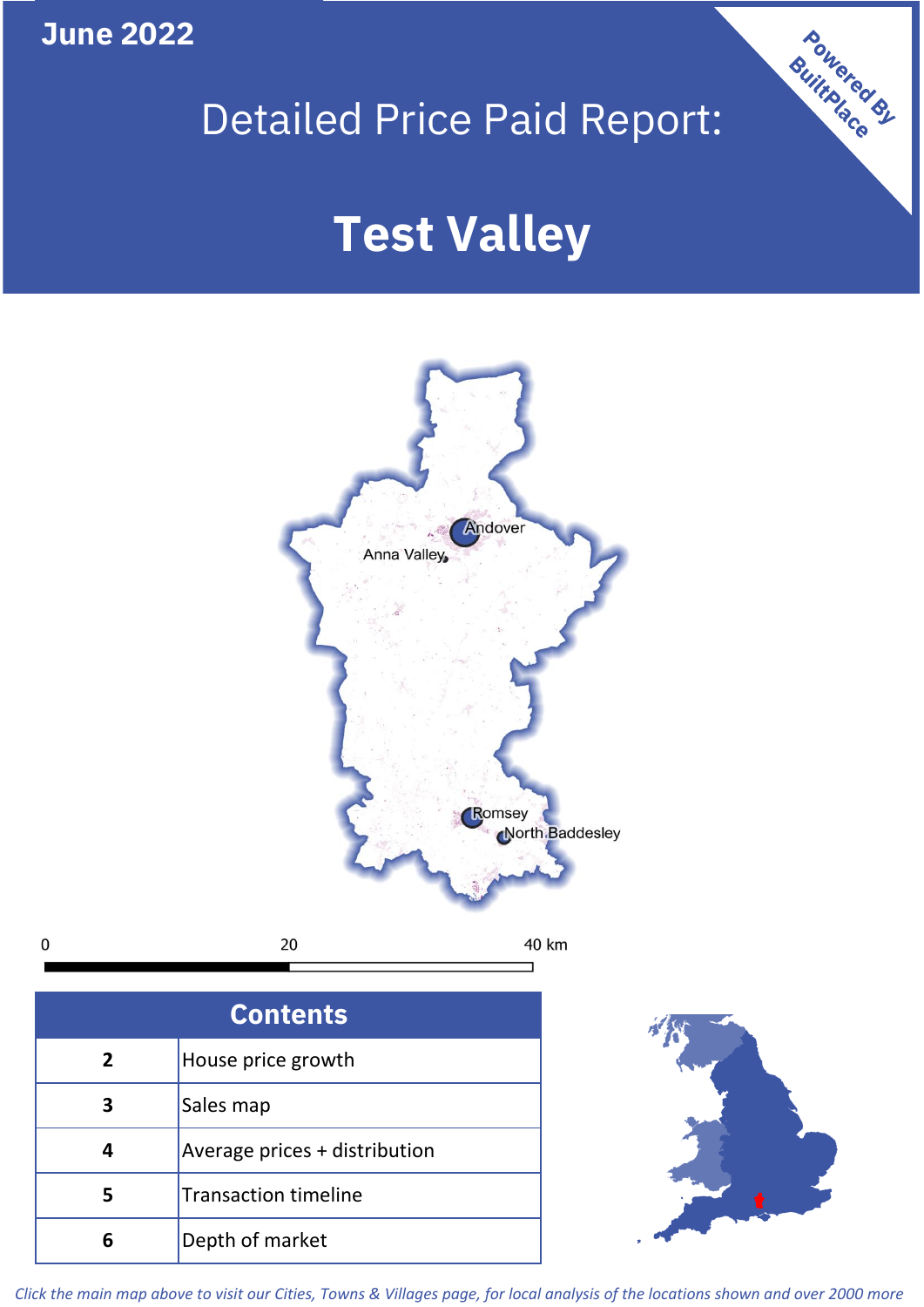#### **Headline Data**

|                     | <b>Current level</b> | 3 month  | <b>Annual</b> | 5 year  | 10 year |
|---------------------|----------------------|----------|---------------|---------|---------|
| <b>House prices</b> | £393,953             | 2.5%     | 13.9%         | 26.8%   | 76.0%   |
| <b>Transactions</b> | 2,178                | $-15.4%$ | 7.2%          | $-5.2%$ | 45.8%   |

#### **House Price Growth (April 2022 data)**

#### *Annual Change in House Prices*



House prices in Test Valley grew by 13.9% in the 12 months to April 2022 (based on 3-month smoothed data). By comparison national house prices grew by 10.7% and prices in the South East grew by 11.5% over the same period.

Test Valley house prices are now 57.9% above their previous peak in 2007, compared to +60.7% for the South East and +52.9% across England.



#### *Year-To-Date Change in House Prices, December to April*

Local prices have grown by 3.4% in 2022 so far, compared to growth of 1.4% over the same period last year.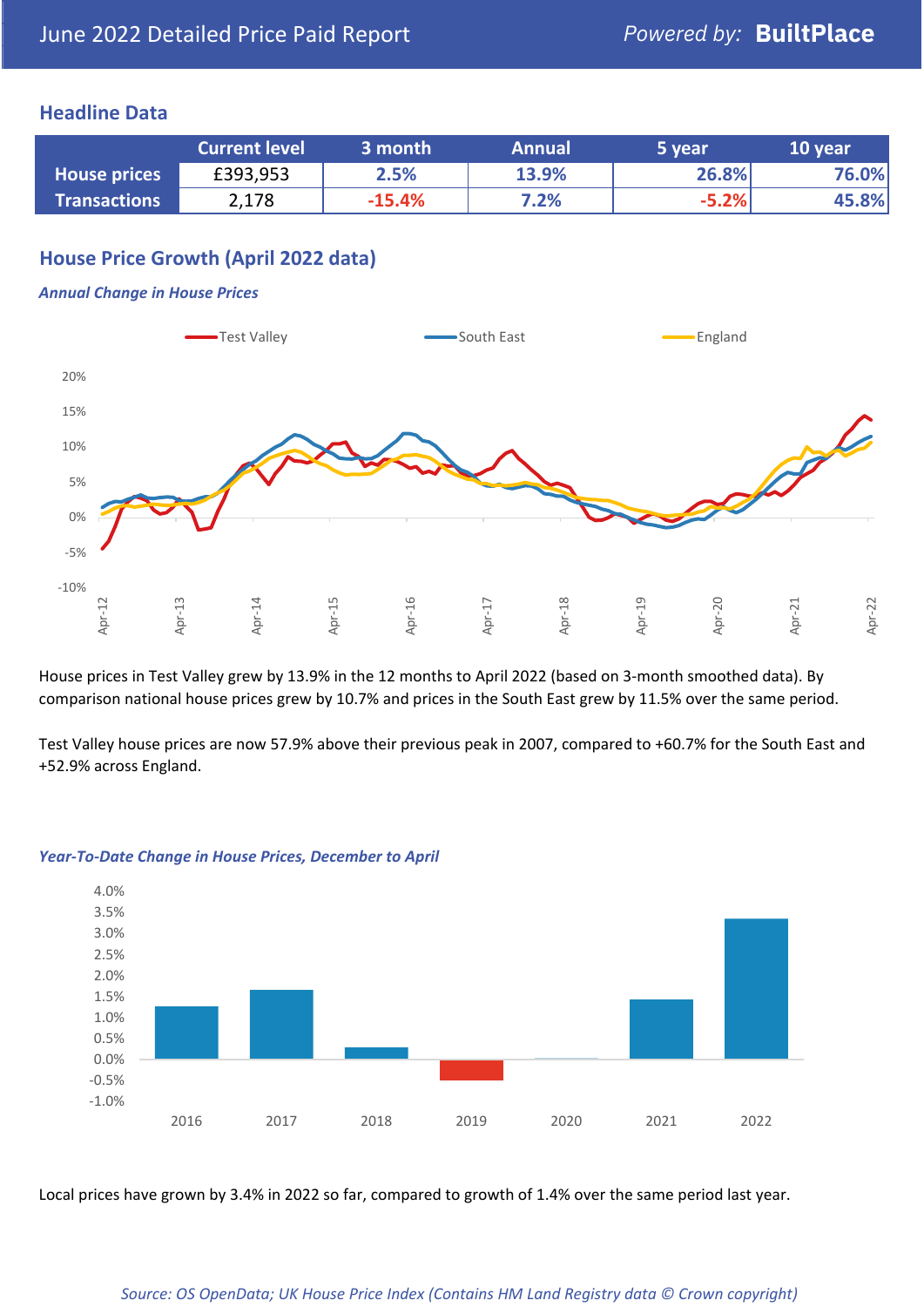### **House Price Map**

#### *12 months to April 2022*



*Each point is one postcode, coloured by the average value relative to all sales in this local authority (price bands are LA-specific quintiles).*

### **Map Key**

| Min      | <b>Max</b> |                            |
|----------|------------|----------------------------|
| Up to    | £224,000   | 1st quintile / lowest 20%  |
| £224,000 | £290,000   | 2nd quintile               |
| £290,000 | £364,000   | 3rd quintile               |
| £364,000 | £525,000   | 4th quintile               |
| £525,000 | and over   | 5th quintile / highest 20% |

*Source: OS OpenData; UK House Price Index (Contains HM Land Registry data © Crown copyright)*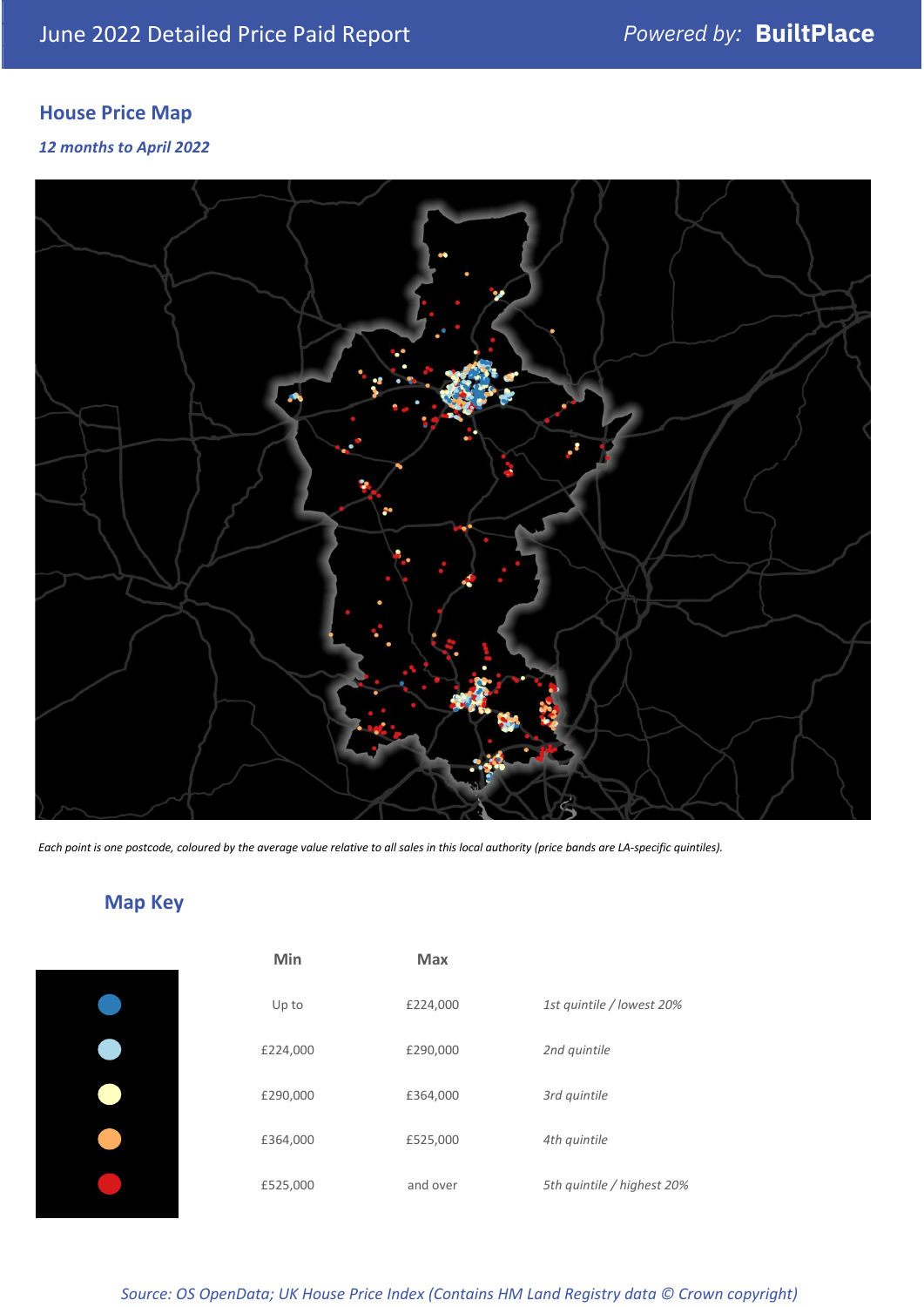#### **Average House Price by Property Type**

#### *12 months to April 2022*



|                 | <b>New</b> | <b>Second hand</b> |  |  |
|-----------------|------------|--------------------|--|--|
| <b>Flat</b>     | £277,956   | £193,717           |  |  |
| <b>Terraced</b> | £292,682   | £273,031           |  |  |
| Semi-detached   | £318,771   | £341,488           |  |  |
| <b>Detached</b> | £475,339   | £661,394           |  |  |

#### **House Price Distribution by Year**

*All properties, by price band and calendar year (2020 = year to date)*

|                    | 1997 | 2002 | 2007 | 2012 | 2017 | 2019 | 2020 |
|--------------------|------|------|------|------|------|------|------|
| <b>Under £100k</b> | 63%  | 13%  | 2%   | 2%   | 1%   | 1%   | 1%   |
| £100-200k          | 32%  | 55%  | 36%  | 33%  | 17%  | 13%  | 14%  |
| E200-300k          | 3%   | 20%  | 33%  | 35%  | 34%  | 29%  | 28%  |
| £300-400k          | 1%   | 6%   | 14%  | 14%  | 23%  | 23%  | 23%  |
| £400-500k          | 0%   | 3%   | 8%   | 8%   | 12%  | 14%  | 10%  |
| <b>£500k-1m</b>    | 0%   | 3%   | 6%   | 8%   | 12%  | 18%  | 20%  |
| £1-2m              | 0%   | 0%   | 1%   | 1%   | 1%   | 3%   | 4%   |
| <b>Over £2m</b>    | 0%   | 0%   | 0%   | 0%   | 0%   | 0%   | 1%   |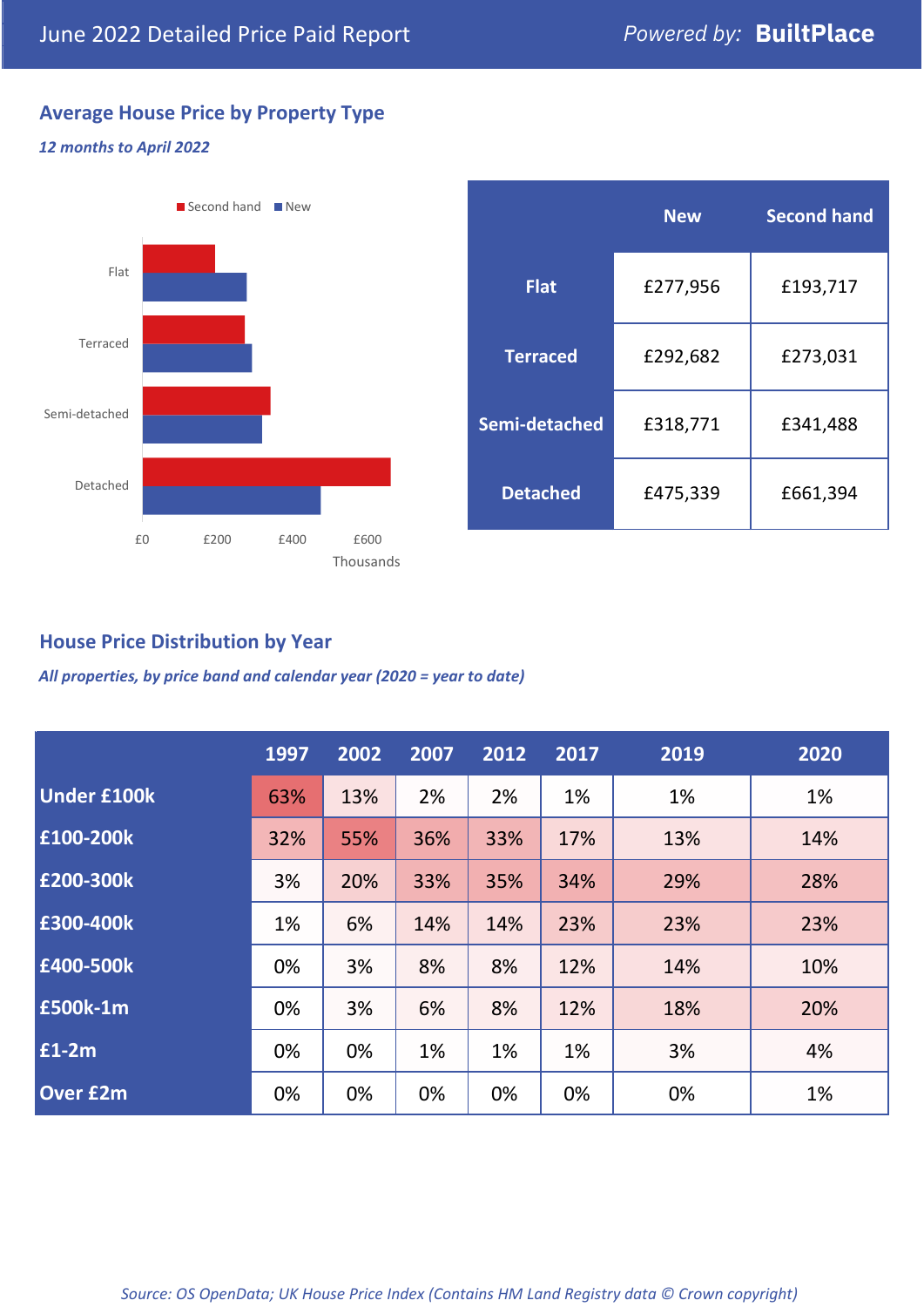#### **Transactions (February 2022 data)**

*Annual Transactions, Indexed (2001-05 average = 100)*



There were 2,178 transactions in Test Valley during the 12 months to February 2022. This is 84% of the average from 2001-05 and suggests activity is below pre-downturn levels.

Transactions in Test Valley have fallen by 5.4% since 2014, compared to changes of -9.9% for South East and -7.7% for England.



#### *Cash and New Build Sales as % of Total, by Year*

*Note: The data on this page EXCLUDES transactions identified as transfers under a power of sale/repossessions, buy-to-lets (where they can be identified by a mortgage), and transfers to non-private individuals - i.e. it comprises only Land Registry 'A' data.*